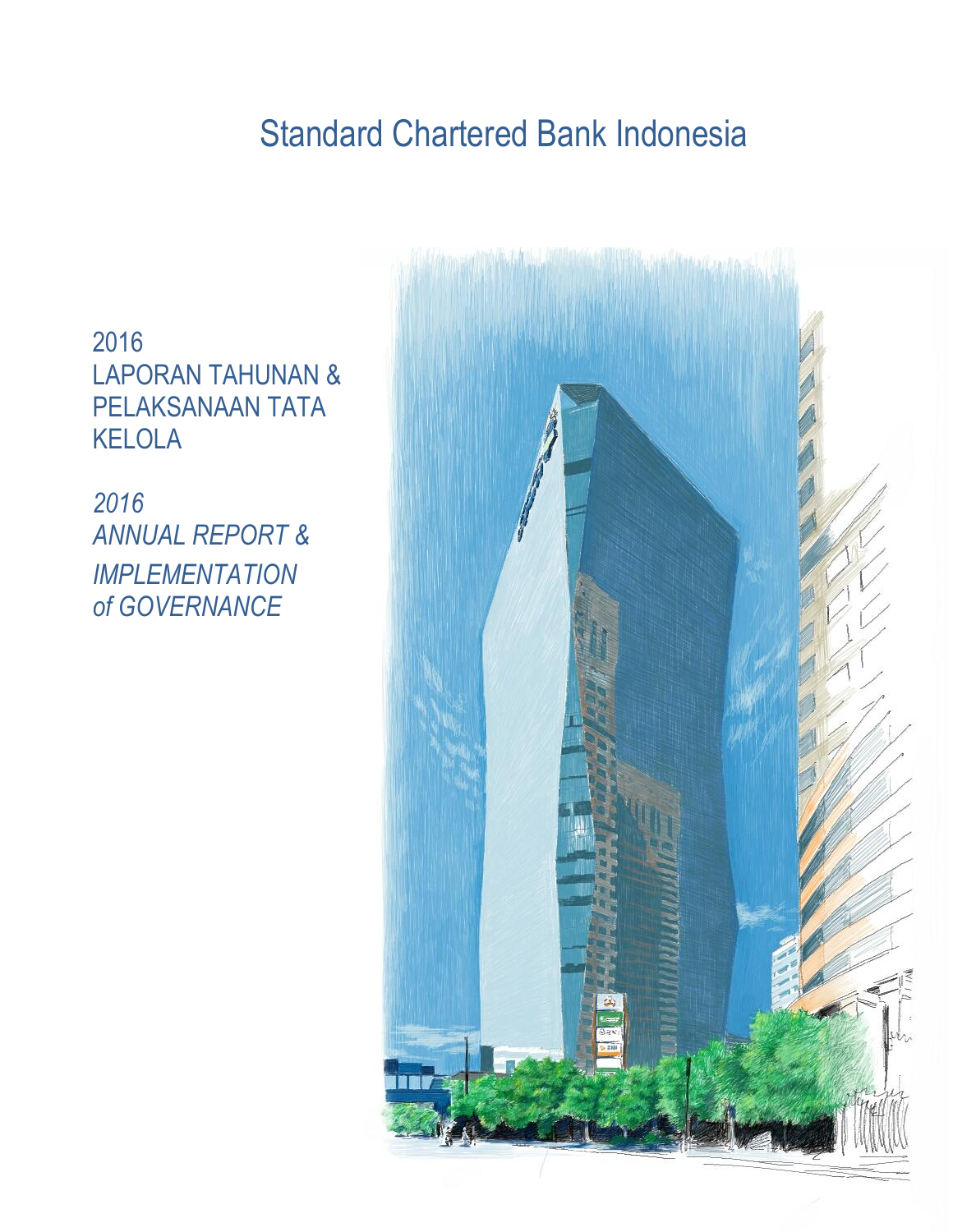

## *Table of Content*

**Daftar Isi**

|                                                                                                                                                                                  | Page<br><b>Halaman</b> |
|----------------------------------------------------------------------------------------------------------------------------------------------------------------------------------|------------------------|
| Group<br>Grup                                                                                                                                                                    | 1                      |
| Standard Chartered Bank Indonesia<br>Standard Chartered Bank Indonesia                                                                                                           | 5                      |
| General Information<br>Informasi Umum                                                                                                                                            | 5                      |
| <b>Annual Financial Report</b><br>Laporan Keuangan Tahunan                                                                                                                       | 21                     |
| Public Accountant's Opinion<br>Opini Akuntan Publik                                                                                                                              | 27                     |
| Capital Disclosure, Risk Exposure Disclosure, and Risk Management Implementation<br>Pengungkapan Permodalan serta Pengungkapan Eksposur Risiko dan Penerapan<br>Manajemen Risiko | 27                     |
| Transparency Aspect as per Quarterly Published Financial Statement<br>Aspek Transparansi sesui Laporan Keuangan Publikasi Triwulanan                                             | 50                     |
| Disclosure Aspect related to Business Group<br>Aspek Pengungkapan yang terkait dengan Kelompok Usaha                                                                             | 50                     |
| Disclosure Aspect of Financial Accounting Standard<br>Aspek Pengungkapan sesuai Standar Akuntansi Keuangan                                                                       | 50                     |
| Other Information<br>Informasi Lain                                                                                                                                              | 51                     |
| Transparency of GCG Implementation<br>Transparansi Pelaksanaan GCG                                                                                                               | 52                     |
| Disclosure of GCG Implementation<br>Pengungkapan Pelaksanaan GCG                                                                                                                 | 53                     |
| Share Ownership of the Board Member of Directors<br>Kepemilikan Saham Anggota Direksi                                                                                            | 64                     |
| Financial and Family Relationship of the Board Member of Directors<br>Hubungan Keuangan dan Hubungan Keluarga anggota Dewan Direksi                                              | 64                     |